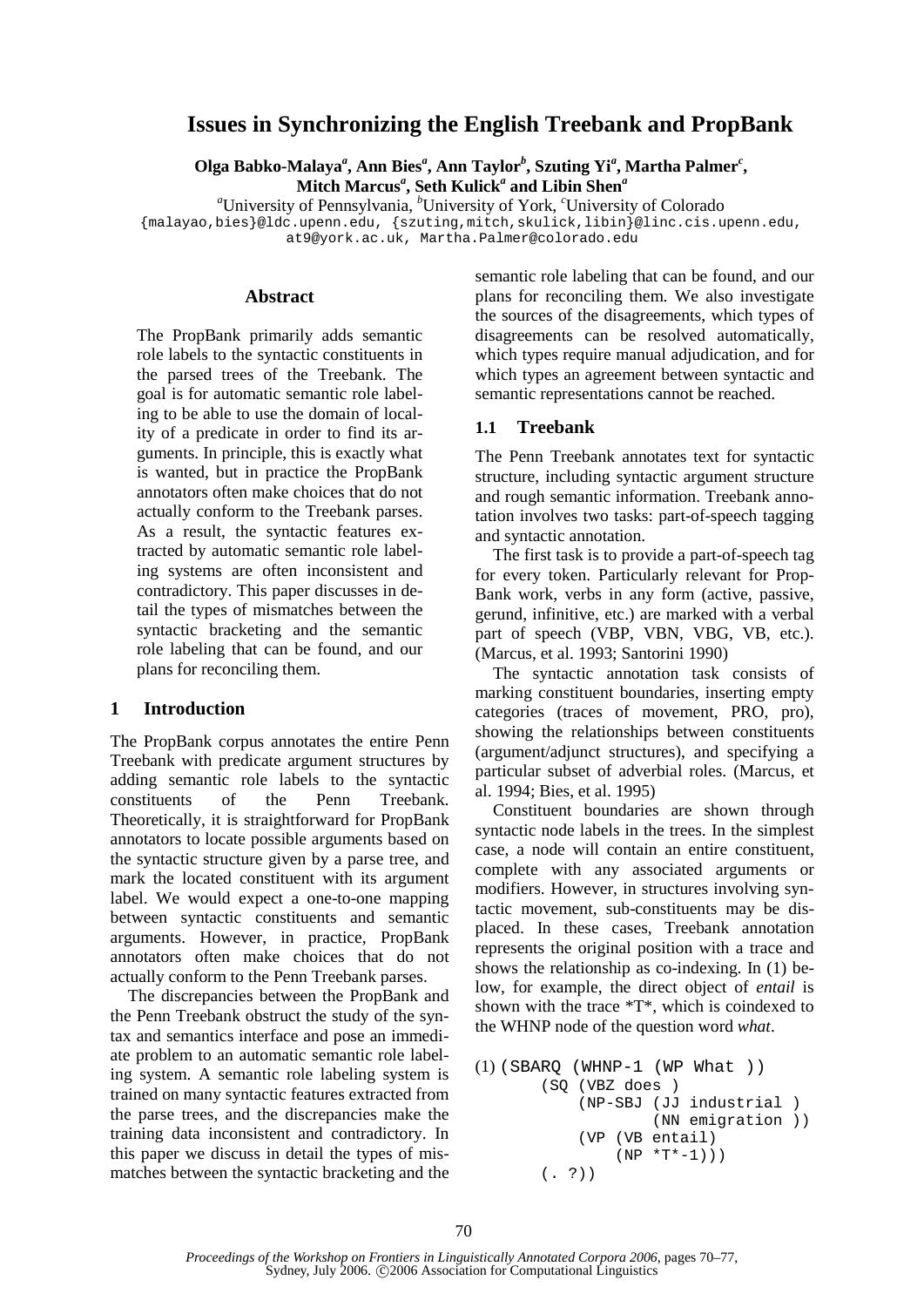In (2), the relative clause modifying *a journalist* has been separated from that NP by the prepositional phrase *to al Riyadh*, which is an argument of the verb *sent*. The position where the relative clause originated or "belongs" is shown by the trace \*ICH\*, which is coindexed to the SBAR node containing the relative clause constituent.

```
(2)(S (NP-SBJ You) 
   (VP sent
       (NP (NP a journalist)
           (SBAR *ICH*-2))(PP-DIR to
                (NP al Riyadh))
       (SBAR-2
         (WHNP-3 who)
         (S (NP-SBJ *T*-3))(VP served
               (NP (NP the name)
                    (PP of
                      (NP Lebanon)))
                (ADVP-MNR
                 magnificently))))))
```
Empty subjects which are not traces of movement, such as PRO and pro, are shown as \* (see the null subject of the infinite clause in (4) below). These null subjects are coindexed with a governing NP if the syntax allows. The null subject of an infinitive clause complement to a noun is, however, *not* coindexed with another node in the tree in the syntax. This coindexing is shown as a semantic coindexing in the PropBank annotation.

The distinction between syntactic arguments and adjuncts of the verb or verb phrase is made through the use of functional dashtags rather than with a structural difference. Both arguments and adjuncts are children of the VP node. No distinction is made between VP-level modification and S-level modification. All constituents that appear before the verb are children of S and sisters of VP; all constituents that appear after the verb are children of VP.

Syntactic arguments of the verb are NP-SBJ, NP (no dashtag), SBAR (either –NOM-SBJ or no dashtag), S (either –NOM-SBJ or no dashtag), -DTV, -CLR (closely/clearly related), -DIR with directional verbs.

Adjuncts or modifiers of the verb or sentence are any constituent with any other adverbial dashtag, PP (no dashtag), ADVP (no dashtag). Adverbial constituents are marked with a more specific functional dashtag if they belong to one of the more specific types in the annotation system (temporal –TMP, locative –LOC, manner –MNR, purpose –PRP, etc.).

Inside NPs, the argument/adjunct distinction is shown structurally. Argument constituents (S and SBAR only) are children of NP, sister to the head noun. Adjunct constituents are sister to the NP that contains the head noun, child of the NP that contains both:

```
(NP (NP head)
    (PP adjunct))
```
### **1.2 PropBank**

PropBank is an annotation of predicate-argument structures on top of syntactically parsed, or Treebanked, structures. (Palmer, et al. 2005; Babko-Malaya, 2005). More specifically, PropBank annotation involves three tasks: argument labeling, annotation of modifiers, and creating co-reference chains for empty categories.

The first goal is to provide consistent argument labels across different syntactic realizations of the same verb, as in

### (3) [ARG0 John] broke [ARG1 the window] [ARG1 The window] broke.

As this example shows, semantic arguments are tagged with numbered argument labels, such as Arg0, Arg1, Arg2, where these labels are defined on a verb by verb basis.

The second task of the PropBank annotation involves assigning functional tags to all modifiers of the verb, such as MNR (manner), LOC (locative), TMP (temporal), DIS (discourse connectives), PRP (purpose) or DIR (direction) and others.

And, finally, PropBank annotation involves finding antecedents for 'empty' arguments of the verbs, as in (4). The subject of the verb *leave* in this example is represented as an empty category [\*] in Treebank. In PropBank, all empty categories which could be co-referred with a NP within the same sentence are linked in 'co-reference' chains:

(4) I made a decision [\*] to leave

Rel: leave, Arg $0:$  [ $^*$ ] -> I

As the following sections show, all three tasks of PropBank annotation result in structures which differ in certain respects from the corresponding Treebank structures. Section 2 presents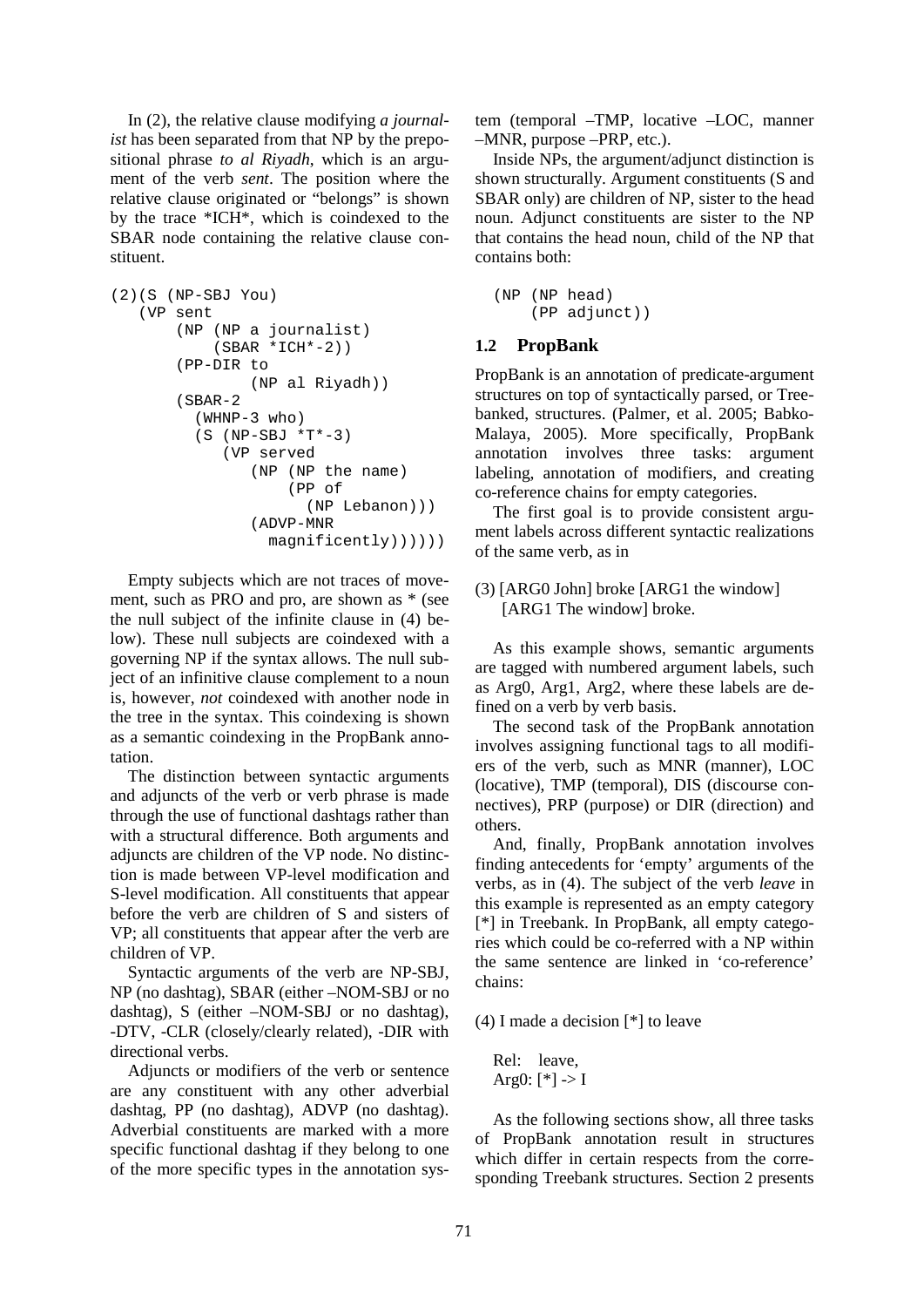our approach to reconciling the differences between Treebank and PropBank with respect to the third task, which links empty categories with their antecedents. Section 3 introduces mismatches between syntactic constituency in Treebank and PropBank. Mismatches between modifier labels are not addressed in this paper and are left for future work.

### **2 Coreference and syntactic chains**

PropBank chains include all syntactic chains (represented in the Treebank) plus other cases of nominal semantic coreference, including those in which the coreferring NP is not a syntactic antecedent. For example, according to PropBank guidelines, if a trace is coindexed with a NP in Treebank, then the chain should be reconstructed:

(5) What-1 do you like  $[*T*-1]$ ?

*Original PropBank annotation:*  Rel: like Arg0: you Arg1:  $[*T*]$  -> What

Such chains usually include traces of A and A' movement and PRO for subject and object control. On the other hand, not all instances of PROs have syntactic antecedents. As the following example illustrates, subjects of infinitival verbs and gerunds might have antecedents within the same sentence, which cannot be linked as a syntactic chain.

(6) On the issue of abortion , Marshall Coleman wants to take away your right [\*] to choose and give it to the politicians .

| ARG0: | $\lceil^* \rceil$ -> your |
|-------|---------------------------|
| REL:  | choose                    |

Given that the goal of PropBank is to find all semantic arguments of the verbs, the links between empty categories and their coreferring NPs are important, independent of whether they are syntactically coindexed or not. In order to reconcile the differences between Treebank and Prop-Bank annotations, we decided to revise Prop-Bank annotation and view it as a 3 stage process.

First, PropBank annotators should not reconstruct syntactic chains, but rather tag empty categories as arguments. For example, under the new approach annotators would simply tag the trace as the Arg1 argument in (7):

(7) What-1 do you like [\*T\*-1]?

```
Revised PropBank annotation: 
Rel: like 
Arg0: you 
Arg1: [*T*]
```
As the second stage, syntactic chains will be reconstructed automatically, based on the coindexation provided by Treebank (note that the trace is coindexed with the NP *What* in (7)). And, finally, coreference annotation will be done on top of the resulting resource, with the goal of finding antecedents for the remaining empty categories, including empty subjects of infinitival verbs and gerunds.

One of the advantages of this approach is that it allows us to distinguish different types of chains, such as syntactic chains (i.e., chains which are derived as the result of syntactic movement, or control coreference), direct coreference chains (as illustrated by the example in (6)), and semantic type links for other 'indirect' types of links between an empty category and its antecedent.

Syntactic chains are annotated in Treebank, and are reconstructed automatically in PropBank. The annotation of direct coreference chains is done manually on top of Treebank, and is restricted to empty categories that are not coindexed with any NP in Treebank. And, finally, as we show next, a semantic type link is used for relative clauses and a coindex link for verbs of saying.

A semantic type link is used when the antecedent and the empty category do not refer to the same entity, but do have a certain kind of relationship. For example, consider the relative clause in (8):

(8) Answers that we'd like to have

```
Treebank annotation: 
(NP (NP answers)
    (SBAR (WHNP-6 which)
           (S (NP-SBJ-3 we)
              (VP 'd
                  (VP like
                    (S (NP-SBJ *-3))(VP to
                          (VP have
                            (NP * T * - 6)))))))))
```
In Treebank, the object of the verb *have* is a trace, which is coindexed with the relative pronoun. In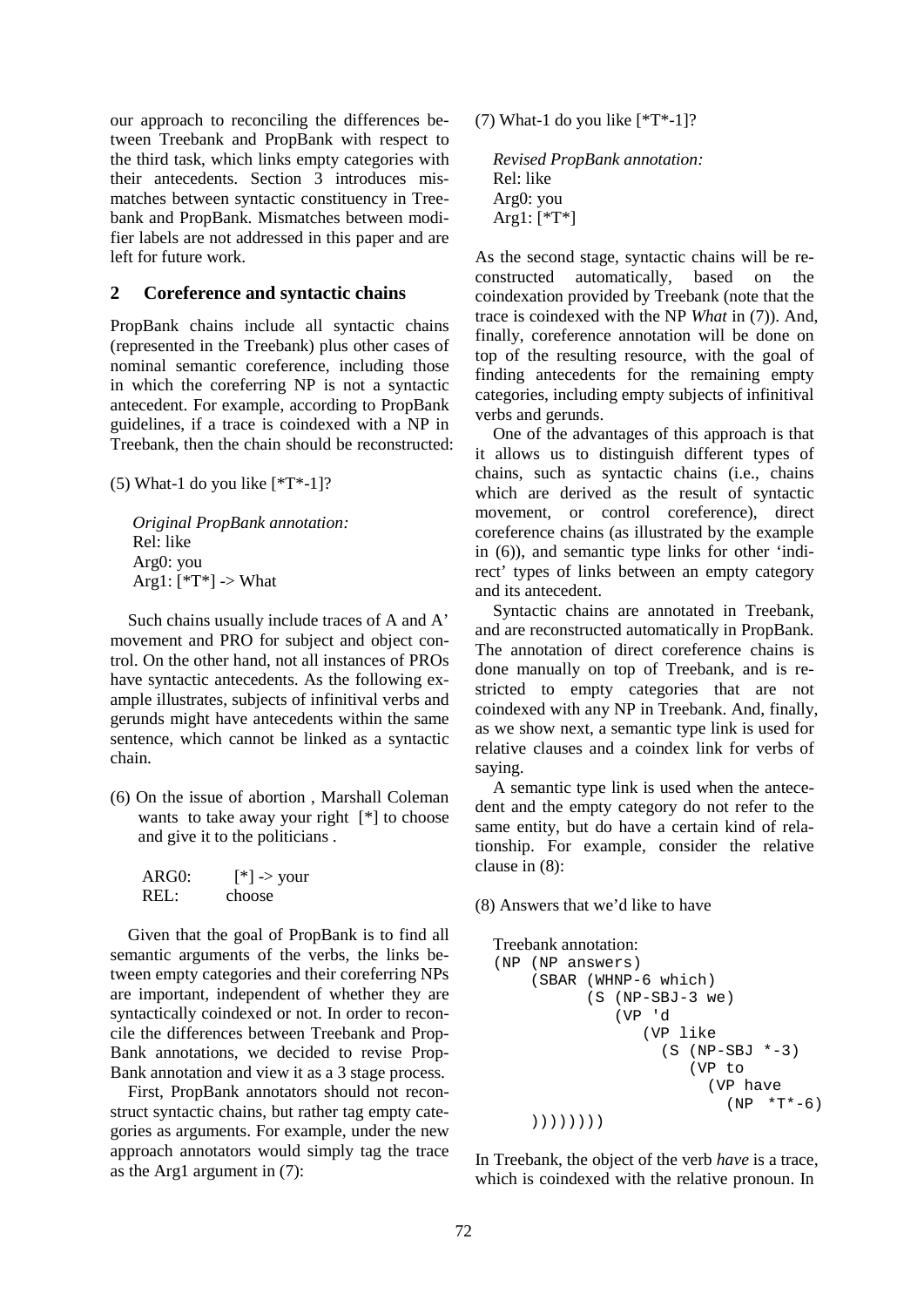the original PropBank annotation, a further link is provided, which specifies the relative pronoun as being of "semantic type" *answers*.

(9) *Original PropBank annotation:*

Arg1:  $[NP *T* -6]$  -> which -> answers rel: have Arg0:  $[NP-SBJ * -3]$  -> we

This additional link between *which* and *answer*s is important for many applications that make use of preferences for semantic types of verb arguments, such as Word Sense Disambiguation (Chen & Palmer 2005). In the new annotation scheme, annotators will first label traces as arguments:

(10) *Revised PropBank annotation (stage 1):* Rel: have Arg1: [\*T\*-6] Arg0: [NP-SBJ \*-3]

As the next stage, the trace  $[{}^*T^*$ -6] will be linked to the relative pronoun automatically (in addition to the chain *[NP-SBJ \*-3] -> we* being automatically reconstructed). As the third stage, PropBank annotators will link *which* to *answers*. However, this chain will be labeled as a "semantic type" to distinguish it from direct coreference chains and to indicate that there is no identity relation between the coindexed elements.

Verbs of saying illustrate another case of links rather than coreference chains. In many sentences with direct speech, the clause which introduces a verb of saying is 'embedded' into the utterance. Syntactically this presents a problem for both Treebank and Propbank annotation. In Treebank, the original annotation style required a trace coindexed to the highest S node as the argument of the verb of saying, indicating syntactic movement.

(11) Among other things, they said  $[^{*}T^{*}-1]$ . Mr. Azoff would develop musical acts for a new record label *.*

```
Treebank annotation:
```

```
(S-1 (PP Among
        (NP other things))
    (PRN
      (S (NP-SBJ they)
         (VP said
             (SBAR 0
               (S * T * - 1)))
         ,)
    (NP-SBJ Mr. Azoff)
```
(VP would (VP develop (NP (NP musical acts) (PP for (NP a new record label))))) .)

In PropBank, the different pieces of the utterance, including the trace under the verb *said*, were concatenated

(12) *Original PropBank annotation:* ARG1: [ Among other things] [ Mr. Azoff] [ would develop musical acts for a new record label] [ [\*T\*-1]] ARG0: they rel: said

Under the new approach, in stage one, Treebank annotation will introduce not a trace of the S clause, but rather \*?\*, an empty category indicating ellipsis. In stage three, PropBank annotators will link this null element to the S node, but the resulting chain will not be viewed as 'direct' coreference. A special tag will be used for this link, in order to distinguish it from other types of chains.

(13) *Revised PropBank annotation:* ARG1:  $[ * ? * ] (\rightarrow S)$ ARG0: they rel: said

## **3 Differences in syntactic constituency**

### **3.1 Extractions of mismatches between PropBank and Treebank**

In order to make the necessary changes to both the Treebank and the PropBank, we have to first find all instances of mismatches. We have used two methods to do this: 1) examining the argument locations; 2) examining the discontinuous arguments.

**Argument Locations** In a parse tree which expresses the syntactic structure of a sentence, a semantic argument occupies specific syntactic locations: it appears in a subject position, a verb complement location or an adjunct location. Relative to the predicate, its argument is either a sister node, or a sister node of the predicate's ancestor. We extracted cases of PropBank arguments which do not attach to the predicate spine, and filtered out VP coordination cases. For example, the following case is a problematic one because the argument PP node is embedded too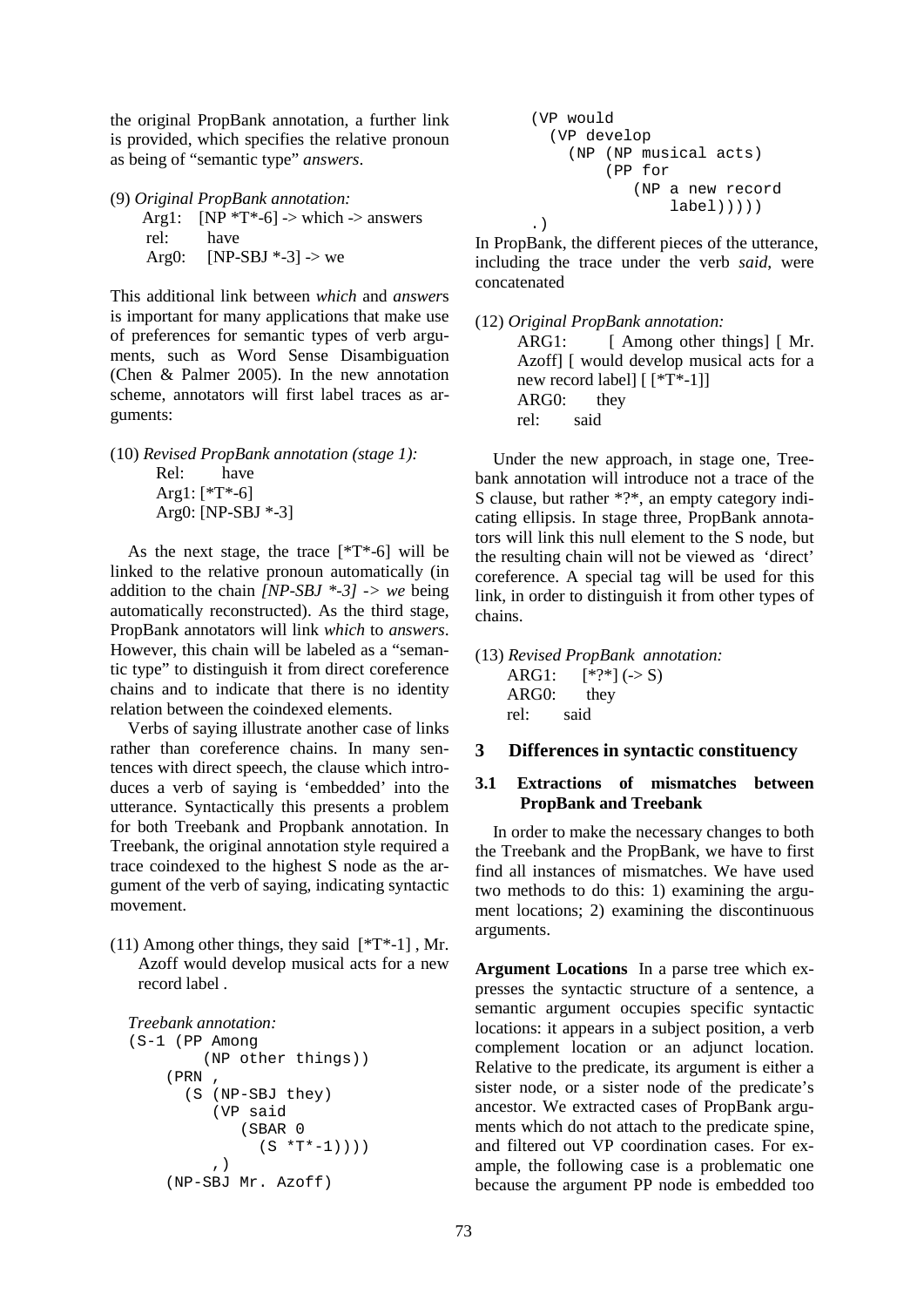deeply in an NP node and hence it cannot find a connection with the main predicate verb *lifted*. This is an example of a PropBank annotation error.

```
(14) (VP (VBD[rel] lifted)
        (NP us) )
        (NP-EXT
           (NP a good 12-inches)
           (PP-LOC[ARGM-LOC] above
               (NP the water level))))
```
However, the following case is not problematic because we consider the ArgM PP to be a sister node of the predicate verb given the VP coordination structure:

```
(15) (VP (VP (VB[rel] buy)
          (NP the basket of … )
          (PP in whichever market …))
        (CC and)
        (VP (VBP sell)
          (NP them)
          (PP[ARGM] in the more
                expensive market)))
```
**Discontinuous Arguments** happen when Prop-Bank annotators need to concatenate several Treebank constituents to form an argument. Discontinuous arguments often represent different opinions between PropBank and Treebank annotators regarding the interpretations of the sentence structure.

For example, in the following case, the Prop-Bank concatenates the NP and the PP to be the Arg1. In this case, the disagreement on PP attachment is simply a Treebank annotation error.

(16) The region lacks necessary mechanisms for handling the aid and accounting items*.* 

*Treebank annotation:*  (VP lacks (NP necessary mechanisms) (PP for (NP handing the aid…)))

*PropBank annotation:*  REL: lacks Arg1: [NP necessary mechanisms][PP for handling the aid and accounting items]

All of these examples have been classified into the following categories: (1) attachment ambiguities, (2) different policy decisions, and (3) cases where one-to-one mapping cannot be preserved.

### **3.2 Attachment ambiguities**

Many cases of mismatches between Treebank and PropBank constituents are the result of ambiguous interpretations. The most common examples are cases of modifier attachment ambiguities, including PP attachment. In cases of ambiguous interpretations, we are trying to separate cases which can be resolved automatically from those which require manual adjudication.

**PP-Attachment** The most typical case of PP attachment annotation disagreement is shown in (17).

#### (17) *She wrote a letter for Mary.*

```
Treebank annotation: 
(VP wrote
    (NP (NP a letter)
         (PP for
              (NP Mary))))
```
*PropBank annotation*: REL: write Arg1: a letter Arg2: for Mary

In (17), the PP 'for Mary' is attached to the verb in PropBank and to the NP in Treebank. This disagreement may have been influenced by the set of roles of the verb 'write', which includes a beneficiary as its argument.

| (18) Frameset write: | Arg0: writer        |
|----------------------|---------------------|
|                      | Arg1: thing written |
|                      | Arg2: beneficiary   |

Examples of this type cannot be automatically resolved and require manual adjudication.

**Adverb Attachment** Some cases of modifier attachment ambiguities, on the other hand, could be automatically resolved. Many cases of mismatches are of the type shown in (19), where a directional adverbial follows the verb. In Treebank, this adverbial is analyzed as part of an ADVP which is the argument of the verb in question. However, in PropBank, it is annotated as a separate ArgM-DIR.

(19) Everything is going back to Korea or Japan.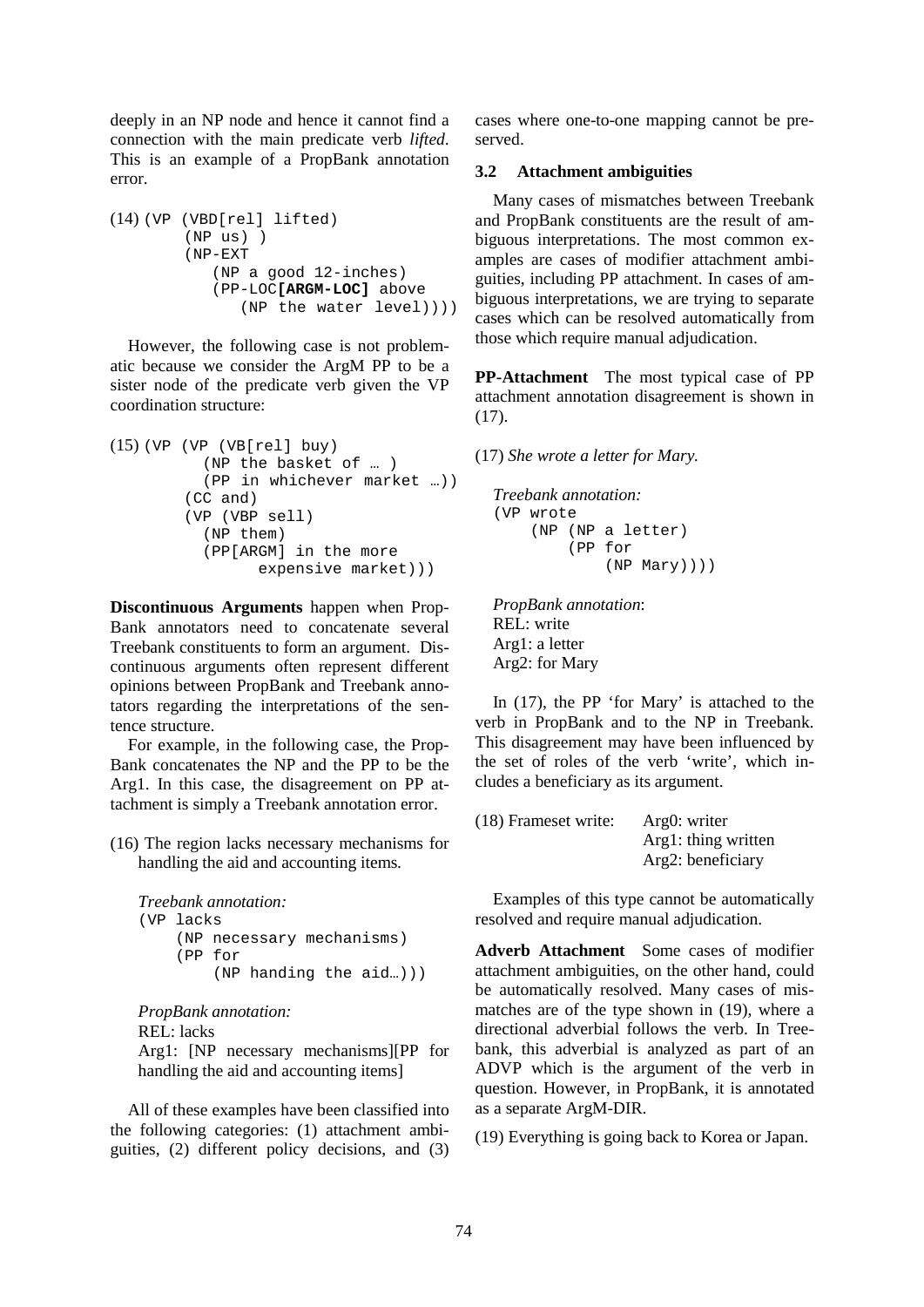```
Treebank annotation: 
(S (NP-SBJ (NN Everything) )
   (VP (VBZ is)
       (VP (VBG[rel] going)
            (ADVP-DIR
                 (RB[ARGM-DIR] back)
                 (PP[ARG2] (TO to)
                     (NP (NNP Korea)
                          (CC and)
                          (NNP Japan)
       ))))) (. .))
```
*Original PropBank annotation:*  Rel: going ArgM-DIR: back Arg2: to Korea or Japan

For examples of this type, we have decided to automatically reconcile PropBank annotations to be consistent with Treebank, as shown in (20).

(20) *Revised PropBank annotation:* Rel: going Arg2: back to Korea or Japan

#### **3.3 Sentential complements**

Another area of significant mismatch between Treebank and PropBank annotation involves sentential complements, both infinitival clauses and small clauses. In general, Treebank annotation allows many more verbs to take sentential complements than PropBank annotation.

For example, the Treebank annotation of the sentence in (21) gives the verb *keep* a sentential complement which has *their markets active* under the S as the subject of the complement clause. PropBank annotation, on the other hand, does not mark the clause but rather labels each subconstituent as a separate argument.

(21) …keep their markets active

```
Treebank annotation: 
(VP keep
    (S (NP-SBJ their markets)
       (ADJP-PRD active)))
```
*PropBank annotation:*  REL: keep Arg1: their markets Arg2: active

In Propbank, an important criterion for deciding whether a verb takes an S argument, or decomposes it into two arguments (usually tagged as Arg1 and Arg2) is based on the semantic interpretation of the argument, e.g. whether the argument can be interpreted as an event or proposition.

For example, causative verbs (e.g. *make, get*), verbs of perception (*see, hear*), and intensional verbs (*want, need, believe*), among others, are analyzed as taking an S clause, which is interpreted as an event in the case of causative verbs and verbs of perception, and as a proposition in the case of intensional verbs. On the other hand, 'label' verbs (*name, call, entitle, label*, etc.), do not select for an event or proposition and are analyzed as having 3 arguments: Arg0, Arg1, and Arg2.

Treebank criteria for distinguishing arguments, on the other hand, were based on syntactic considerations, which did not always match with Propbank. For example, in Treebank, evidence of the syntactic category of argument that a verb can take is used as part of the decision process about whether to allow the verb to take a small clause. Verbs that take finite or non-finite (verbal) clausal arguments, are also treated as taking small clauses. The verb *find* takes a finite clausal complement as in *We found that the book was important* and also a non-finite clausal complement as in *We found the book to be important*. Therefore, *find* is also treated as taking a small clause complement as in *We found the book important*.

```
(22) (S (NP-SBJ We)
       (VP found
           (S (NP-SBJ the book)
               (ADJP-PRD important))))
```
The obligatory nature of the secondary predicate in this construction also informed the decision to use a small clause with a verb like *find*. In (22), for example, *important* is an obligatory part of the sentence, and removing it makes the sentence ungrammatical with this sense of *find* ("We found the book" can only be grammatical with a different sense of *find*, essentially "We located the book").

With verbs that take infinitival clausal complements, however, the distinction between a single S argument and an NP object together with an S argument is more difficult to make. The original Treebank policy was to follow the criteria and the list of verbs taking both an NP object and an infinitival S argument given in Quirk, et al. (1985).

Resultative constructions are frequently a source of mismatch between Treebank annota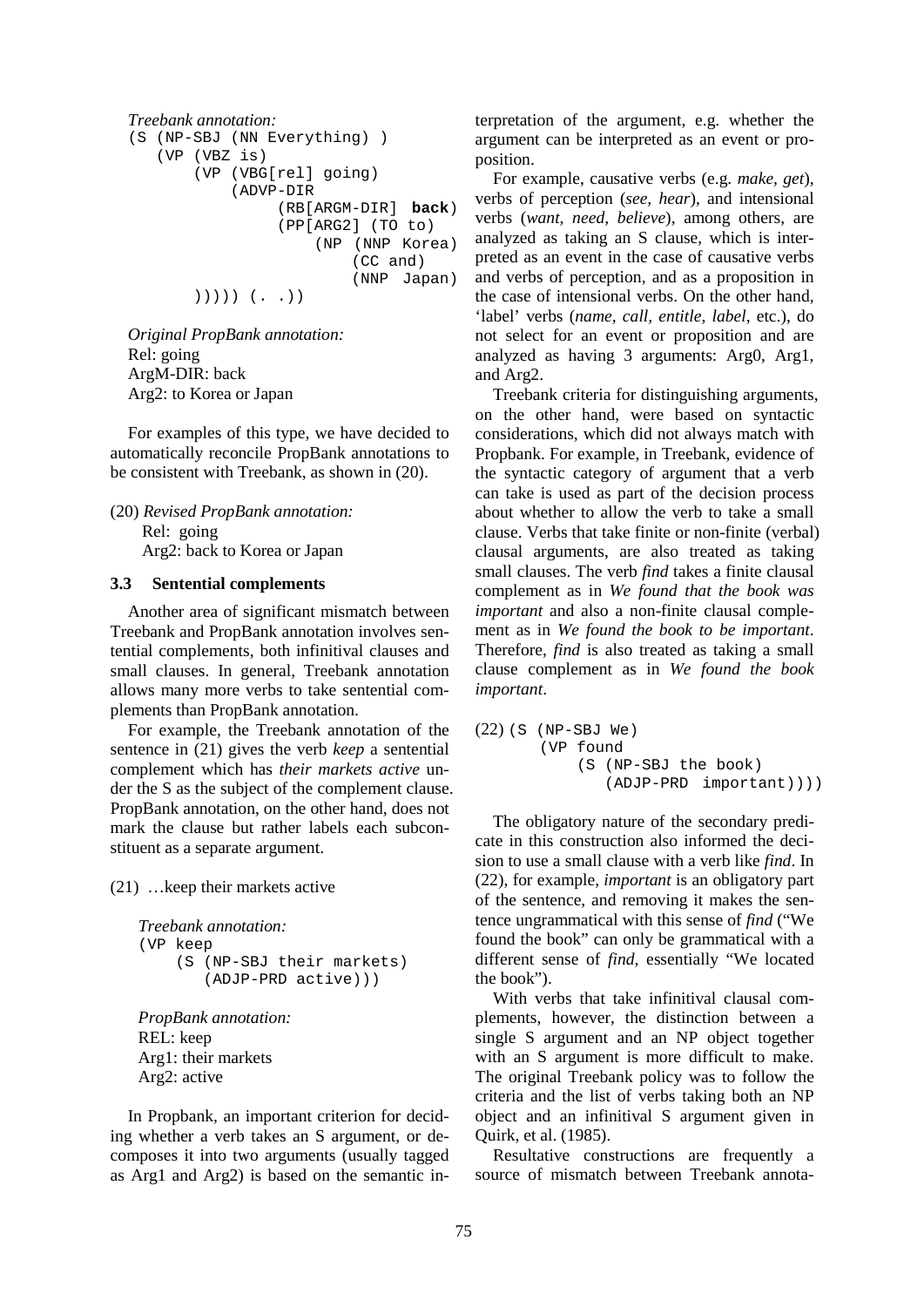tion as a small clause and PropBank annotation with Arg1 and Arg2. Treebank treated a number of resultative as small clauses, although certain verbs received resultative structure annotation, such as the one in (23).

```
(23) (S (NP-SBJ They)
      (VP painted
          (NP-1 the apartment)
          (S-CLR (NP-SBJ *-1))(ADJP-PRD orange))))
```
In all the mismatches in the area of sentential complementation, Treebank policy tends to overgeneralize S-clauses, whereas Propbank leans toward breaking down clauses into separate arguments.

This type of mismatch is being resolved on a verb-by-verb basis. Propbank will reanalyze some of the verbs (like *consider* and *find*), which have been analyzed as having 3 arguments, as taking an S argument. Treebank, on the other hand, will change the analysis of *label* verbs like *call*, from a small clause analysis to a structure with two complements.

Our proposed structure for *label* verbs, for example, is in (24).

```
(24) (S (NP-SBJ[Arg0] his parents)
       (VP (VBD called)
           (NP-1[Arg1] him)
           (S-CLR[Arg2]
                (NP-SBJ *-1)(NP-PRD John))))
```
This structure will accommodate both Treebank and PropBank requirements for *label* verbs.

## **4 Where Syntax and Semantics do not match**

Finally, there are some examples where the differences seem to be impossible to resolve without sacrificing some important features of Prop-Bank or Treebank annotation.

## **4.1 Phrasal verbs**

PropBank has around 550 phrasal verbs like *keep up*, *touch on*, *used to* and others, which are analyzed as separate predicates in PropBank. These verbs have their own set of semantic roles, which is different from the set of roles of the corresponding 'non-phrasal' verbs, and therefore they require a separate PropBank entry. In Treebank, on the other hand, phrasal verbs are not distinguished. If the second part of the phrasal

verb is labeled as a verb+particle combination in the Treebank, the PropBank annotators concatenate it with the verb as the REL. If Treebank labels the second part of the 'phrasal verb' as part of a prepositional phrase, there is no way to resolve the inconsistency.

(25) But Japanese institutional investors are used to quarterly or semiannual payments on their investments, so …

```
Treebank annotation: 
 (VBN used)
 (PP (TO to)
     (NP quarterly or …
          on their investments))
```
*PropBank annotation:* 

Arg1: quarterly or ... on their investments Rel: used to ('used to' is a separate predicate in PropBank)

## **4.2 Conjunction**

In PropBank, conjoined NPs and clauses are usually analyzed as one argument, parallel to Treebank. For example, in *John and Mary came*, the NP *John and Mary* is a constituent in Treebank and it is also marked as Arg0 in PropBank. However, there are a few cases where one of the conjuncts is modified, and PropBank policy is to mark these modifiers as ArgMs. For example, in the following NP, the temporal ArgM *now* modifies a verb, but it only applies to the second conjunct.

```
(26)
```

```
(NP (NNP Richard)
   (NNP Thornburgh) )
(, ,)
(SBAR
  (WHNP-164 (WP who))
  (S
    (NP-SBJ-1 (-NONE- *T*-164))
    (VP
      (VBD went)
      (PRT (RP on) )
      (S)(NP-SBJ (-NONE- *-1))(VP (TO to)
          (VP (VB[rel] become)
            (NP-PRD
              (NP[ARG2]
                 (NP (NN governor))
                 (PP (IN of)
                  (NP
                   (NNP
                    Pennsylvania))))
```